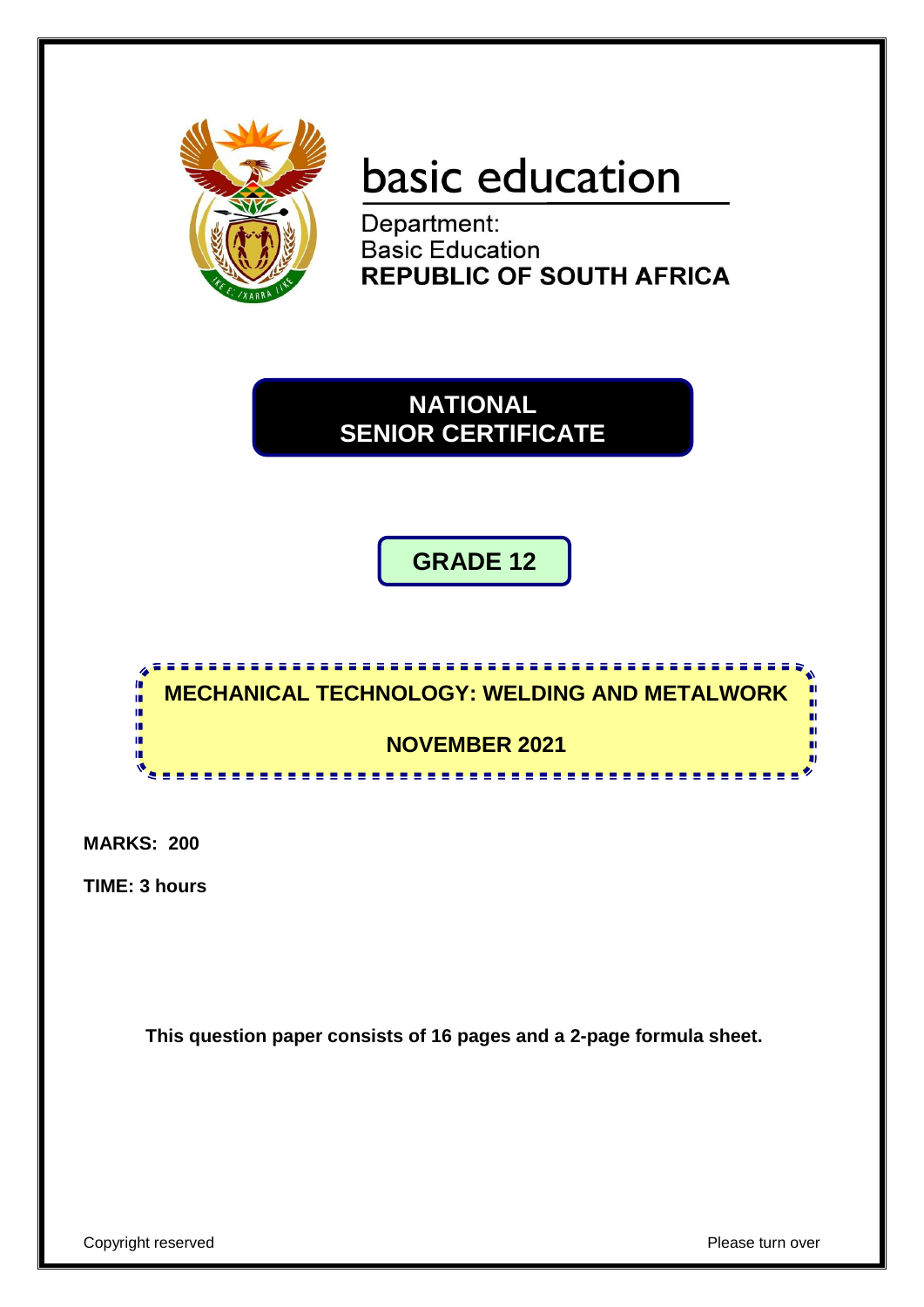#### **INSTRUCTIONS AND INFORMATION**

- 1. Write your centre number and examination number in the spaces provided on the ANSWER BOOK.
- 2. Read ALL the questions carefully.
- 3. Answer ALL the questions.
- 4. Number the answers correctly according to the numbering system used in this question paper.
- 5. Start EACH question on a NEW page.
- 6. Show ALL calculations and units. Round off final answers to TWO decimal places.
- 7. Candidates may use non-programmable scientific calculators and drawing instruments.
- 8. The value of gravitational acceleration should be taken as 10 m/s<sup>2</sup>.
- 9. All dimensions are in millimetres, unless stated otherwise in the question.
- 10. Write neatly and legibly.
- 11. A formula sheet is attached at the end of the question paper.
- 12. Use the criteria below to assist you in managing your time.

| <b>QUESTION</b> | <b>CONTENT</b>                            | <b>MARKS</b> | <b>TIME</b><br><b>IN MINUTES</b> |
|-----------------|-------------------------------------------|--------------|----------------------------------|
|                 | <b>GENERIC</b>                            |              |                                  |
| 1               | Multiple-choice questions                 | 6            | 6                                |
| 2               | Safety                                    | 10           | 10                               |
| 3               | <b>Materials</b>                          | 14           | 14                               |
|                 | <b>SPECIFIC</b>                           |              |                                  |
| $\overline{4}$  | Multiple-choice questions                 | 14           | 10                               |
| 5               | Terminology (Templates)                   | 23           | 20                               |
| 6               | <b>Tools and Equipment</b>                | 18           | 15                               |
|                 | Forces                                    | 45           | 40                               |
| 8               | Joining Methods (Inspection of Welds)     | 23           | 20                               |
| 9               | Joining Methods (Stresses and Distortion) | 18           | 20                               |
| 10              | Maintenance                               | 8            | 10                               |
| 11              | Terminology (Development)                 | 21           | 15                               |
|                 | <b>TOTAL</b>                              | 200          | 180                              |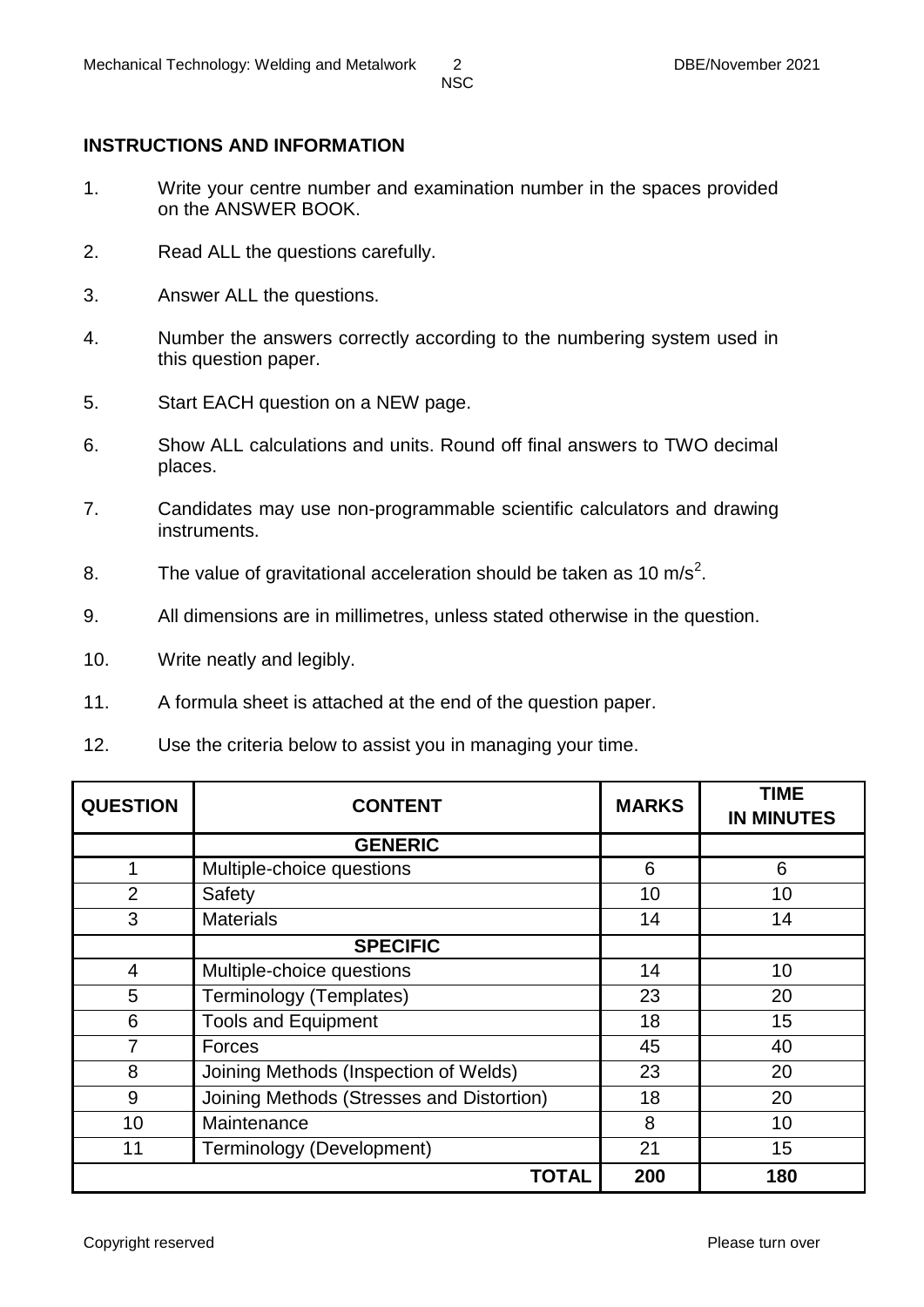## **QUESTION 1: MULTIPLE-CHOICE QUESTIONS (GENERIC)**

Various options are provided as possible answers to the following questions. Choose the answer and write only the letter (A–D) next to the question numbers (1.1 to 1.6) in your ANSWER BOOK, e.g. 1.7 E.

| 1.1 | What is the code of good practice for HIV/Aids and employment? |  |  |  |
|-----|----------------------------------------------------------------|--|--|--|
|-----|----------------------------------------------------------------|--|--|--|

- A Persons with HIV/Aids must use separate dining halls.
- B The Act contains common guidelines on how employers and employees should respond to HIV/Aids in the workplace.
- $\mathcal{C}$ The Act contains guidelines on how much work an employee is supposed to do.
- D It contains the daily working hours of employees. (1)
	-
- 1.2 Which ONE of the following types of personal protective equipment (PPE) is required when working in a workshop with Covid-19 regulations?
	- A Mask
	- B **Sunglasses**
	- $\mathcal{C}$ Welding helmet
	- D Clear goggles (1)

#### 1.3 The … is responsible for the provision of safety gear in the workshop.

- A employees
- B cleaning staff
- C foreman
- D<sub>1</sub> employer (1)
- 1.4 Which ONE of the following describes the reaction of mild steel when it is cut on a machine?
	- A Cuts easily; black crumbly chips
	- B Hard to cut; cuttings break in sharp chips
	- $\mathsf{C}$ Cuts easily; curly chips
	- D. Hard to cut (1)

#### 1.5 The purpose of hardening steel is to …

- A resist wear.
- B relieve strain.
- $\mathcal{C}$ increase softness.
- D. quench the material. (1)

#### 1.6 Which process follows on from hardening?

- A Normalising
- B Annealing
- $\mathcal{C}$ **Tempering**
- D Case hardening (1) (1)
	- **[6]**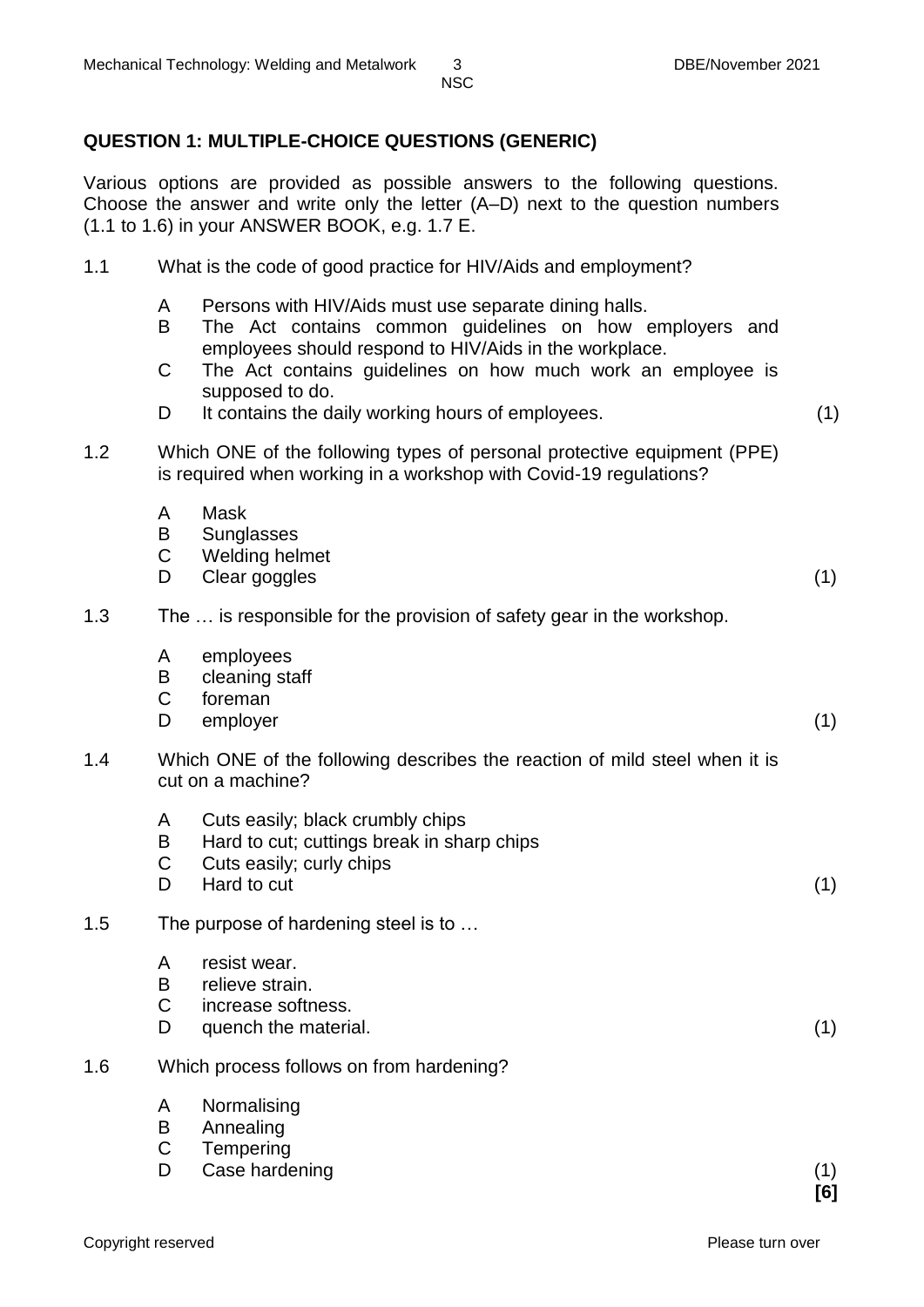#### **QUESTION 2: SAFETY (GENERIC)**

| 2.1 | Explain TWO first-aid measures to consider when treating an open wound.                                        | (2) |
|-----|----------------------------------------------------------------------------------------------------------------|-----|
| 2.2 | State TWO safety precautions that must be adhered to after the surface<br>grinder has been switched on.        | (2) |
| 2.3 | Give ONE reason why the pressure gauge of a hydraulic press must be<br>calibrated frequently.                  | (1) |
| 2.4 | Which TWO hazards are prevented by the finger protectors fitted to power-<br>driven guillotines?               | (2) |
| 2.5 | State TWO safety measures to be considered before gas welding or flame<br>cutting operations can be performed. | (2) |

2.6 Which type of workshop layout is shown in FIGURE 2.6 below?

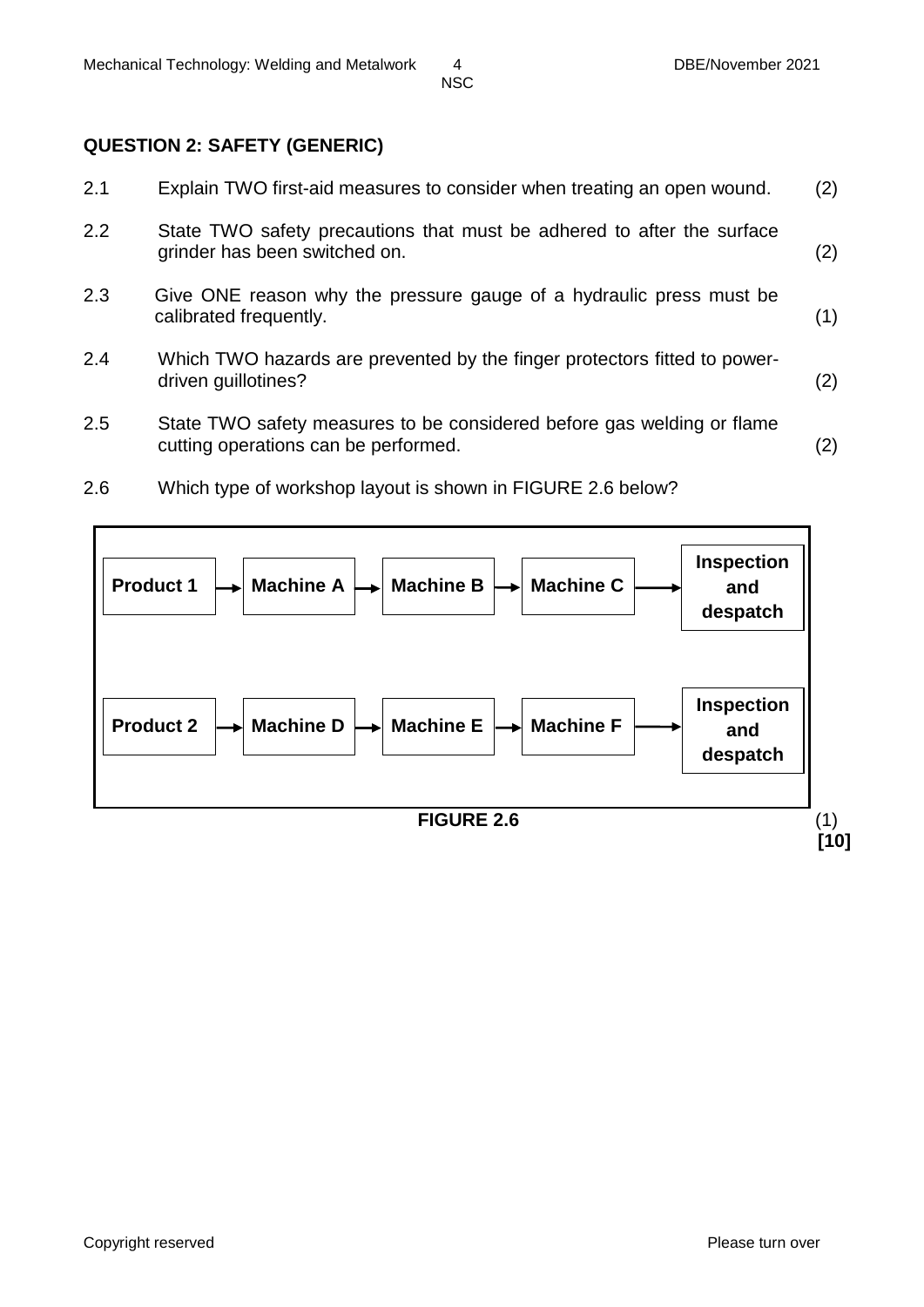#### **QUESTION 3: MATERIALS (GENERIC)**

- 3.1 Describe the filing process as easy or difficult when conducting a file test for hardness on the following materials:
	- 3.1.1 Cast steel (1)
	- 3.1.2 Mild steel (1)
	- 3.1.3 High-speed steel (1)

3.2 FIGURE 3.2 shows the annealing process during heat treatment. Label components **A**–**C**.



3.3 Describe how a bending test is conducted to determine the properties in a test metal. (3) 3.4 State the purpose of case hardening on steel. (2) 3.5 Name THREE types of quenching media that could be used to harden steel. (3) **[14]**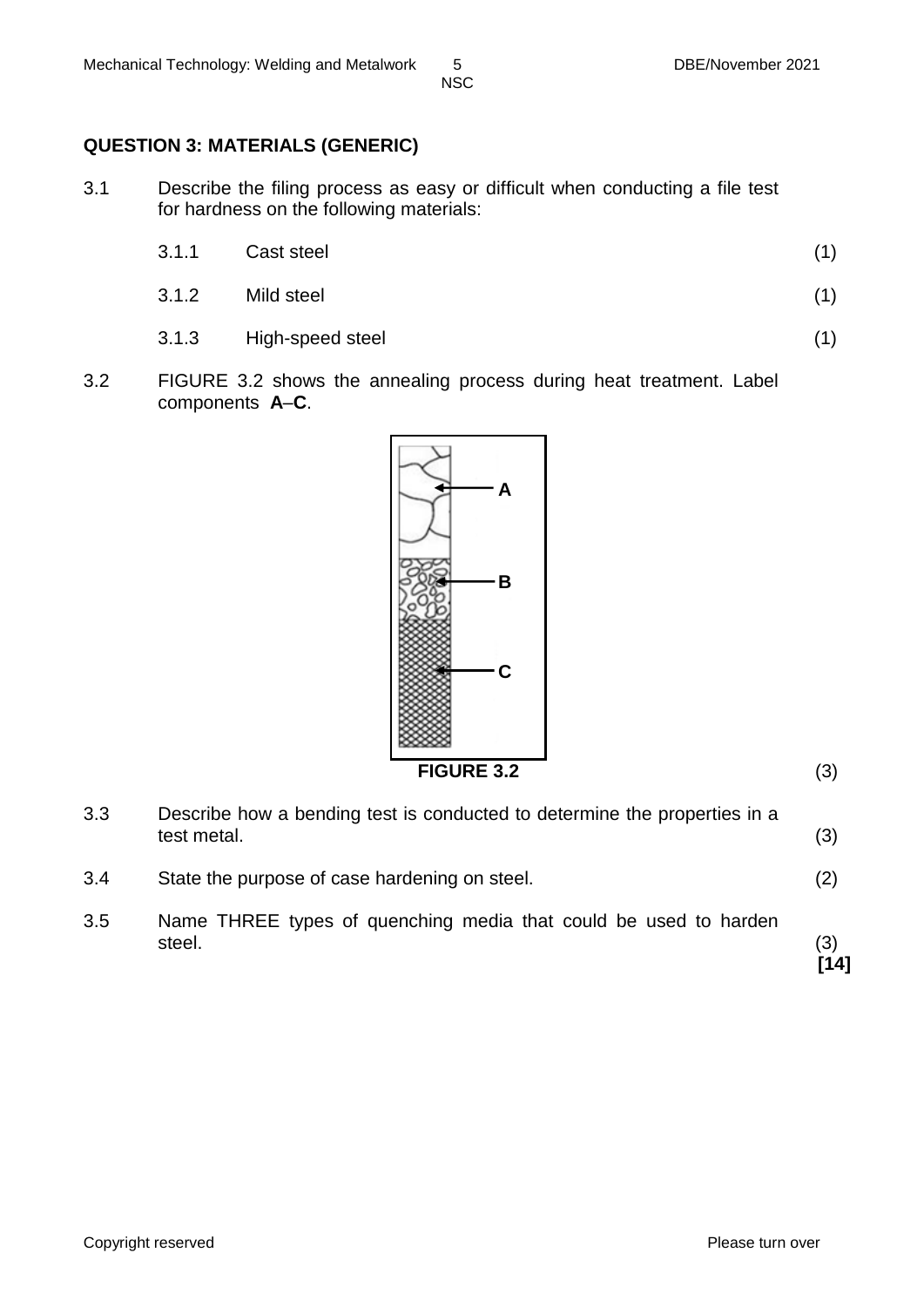## **QUESTION 4: MULTIPLE-CHOICE QUESTIONS (SPECIFIC)**

Various options are provided as possible answers to the following questions. Choose the answer and write the letter (A–D) next to the question numbers (4.1 to 4.14) in the ANSWER BOOK, e.g. 4.15 E.

4.1 FIGURE 4.1 below shows a section of a roof truss. Identify part **X**.





- A Top flange
- B **Purlin**
- C Ridging
- D Internal bracing (1) (1)
- 4.2 Which ONE of the following taps is used to cut a full thread in a blind hole?
	- A Taper tap
	- B Plug tap
	- C Intermediate tap
	- D<sub>1</sub> Starting tap (1) (1)
- 4.3 The type of deformation when a joint recovers after stress has been relieved is known as … deformation.
	- A longitudinal
	- B transverse
	- C shrinkage
	- D elastic (1)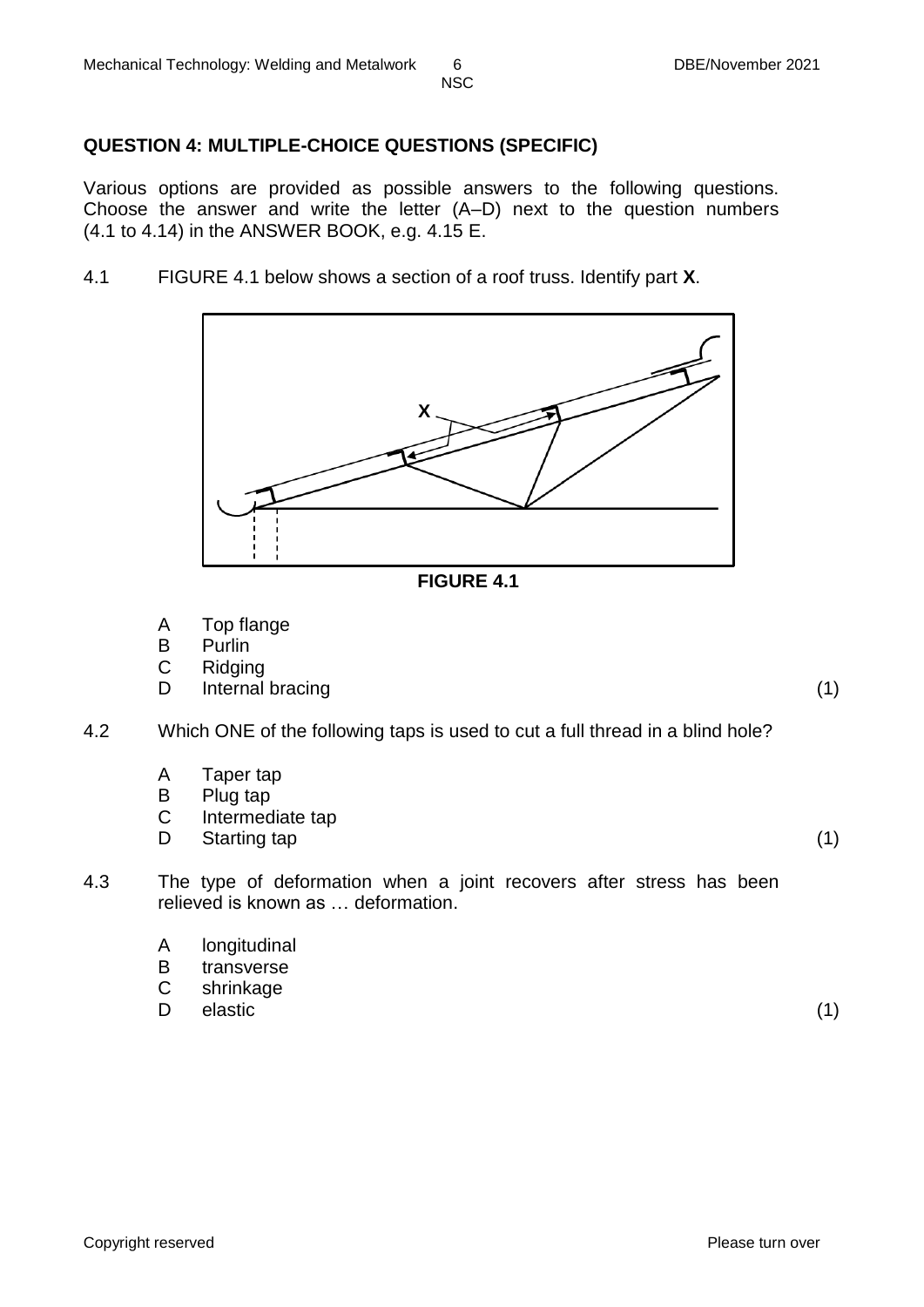4.4 What is the value of angle β as indicated in FIGURE 4.4 below?



|     | A<br>B<br>$\overline{C}$<br>D | $58,13^{\circ}$<br>$62,56^{\circ}$<br>$53,13^{\circ}$<br>38,87°                                               | (1) |
|-----|-------------------------------|---------------------------------------------------------------------------------------------------------------|-----|
| 4.5 |                               | The function of a tie in frameworks is to hold                                                                |     |
|     | A<br>B<br>$\mathsf C$<br>D    | tools together.<br>pieces together when welding.<br>roof covering together.<br>parts of a structure together. | (1) |
| 4.6 |                               | Which ONE of the following components is part of a bench grinder?                                             |     |
|     | A<br>B<br>$\mathsf C$<br>D    | <b>Tool rest</b><br>Foot rest<br>Interlock<br>Grinding wheel dresser                                          | (1) |
| 4.7 |                               | The web template is used for marking out holes on                                                             |     |
|     | A<br>B<br>C<br>D              | channel irons and I-beams.<br>pipes.<br>longer sections of an angle iron.<br>sheet metal.                     | (1) |
| 4.8 |                               | The off-set pinch roll is used for rolling                                                                    |     |
|     | A<br>B<br>$\mathsf C$<br>D    | square bars.<br>thin sheet metal.<br>round bars.<br>angle iron.                                               | (1) |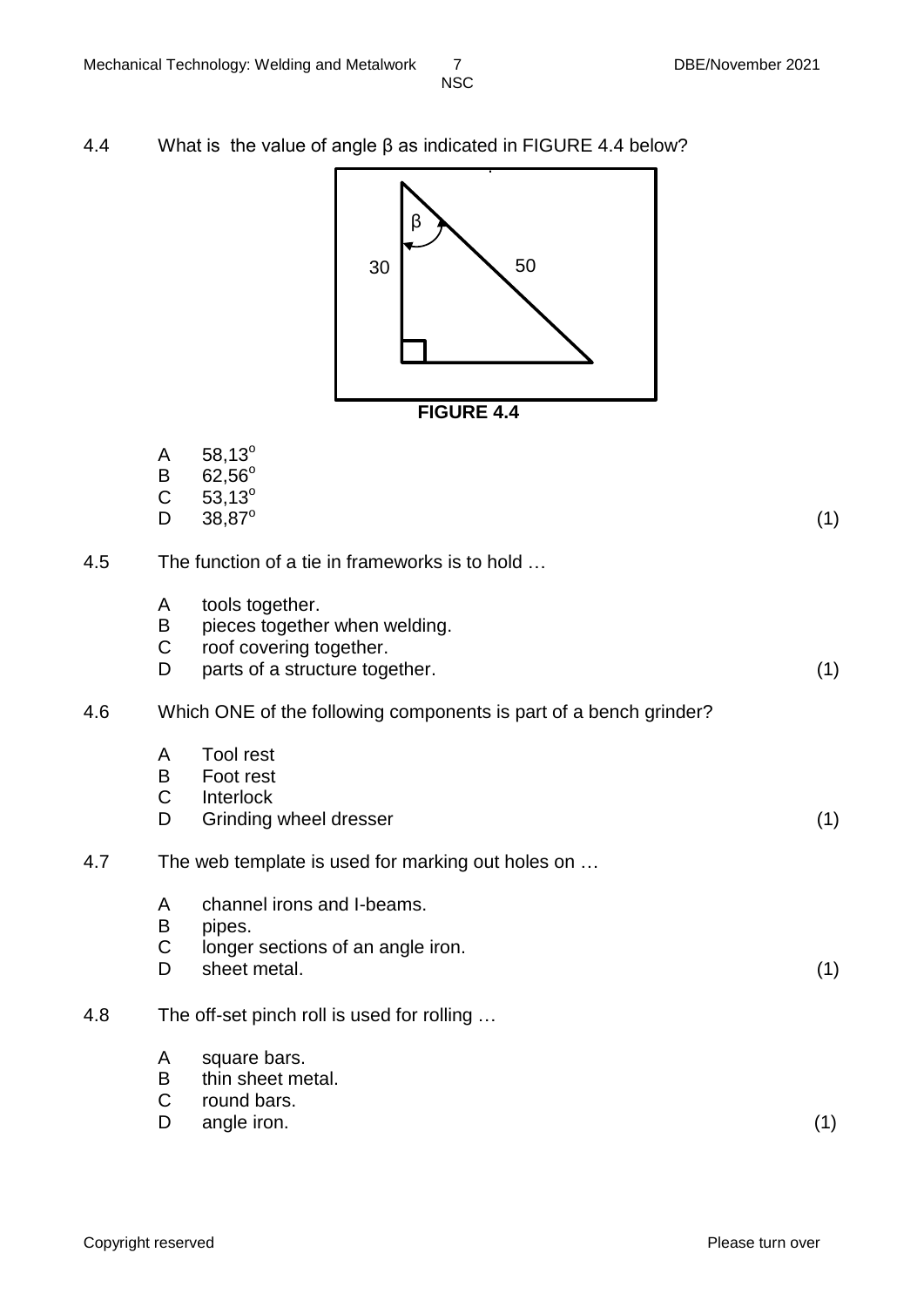| 4.9  |                  | The term <i>strain</i> in materials is the ratio between the                                                                                                               |             |
|------|------------------|----------------------------------------------------------------------------------------------------------------------------------------------------------------------------|-------------|
|      | A<br>B<br>C<br>D | shearing load and stress.<br>pushing load and original length.<br>change in length and the original length.<br>change in length and the compressive load.                  | (1)         |
| 4.10 |                  | Which ONE of the following steps may be taken to prevent a transverse<br>crack from forming?                                                                               |             |
|      | A<br>B<br>C<br>D | Quick cooling after welding<br>Pre-heating the base metal<br>Use a high welding current<br>Prepare the root gap correctly                                                  | (1)         |
| 4.11 |                  | Which ONE of the following tests is a non-destructive test?                                                                                                                |             |
|      | A<br>B<br>C<br>D | Nick-break test<br>Guided bend test<br>X-ray test<br>Machinability test                                                                                                    | (1)         |
| 4.12 |                  | Which ONE of the following factors prevents slag inclusion during the<br>welding process?                                                                                  |             |
|      | A<br>B<br>C<br>D | Weld metal thickness<br>Proper joint cleaning<br>Type of welding machine<br>Electrode thickness                                                                            | (1)         |
| 4.13 |                  | What is the cause of angular distortion during the welding process?                                                                                                        |             |
|      | A<br>B<br>C<br>D | Weld face thicker than the weld root resulting in more cooling of the<br>face<br>Cooled in water<br>Round-step welding resulting in no cooling<br>Incorrect electrode type | (1)         |
| 4.14 |                  | The purpose of keeping service records of power machines is to monitor<br>the  in the workshop.                                                                            |             |
|      | A<br>B<br>C<br>D | operations of machines<br>lock-out clause of machines<br>isolation switches<br>condition of machines                                                                       | (1)<br>[14] |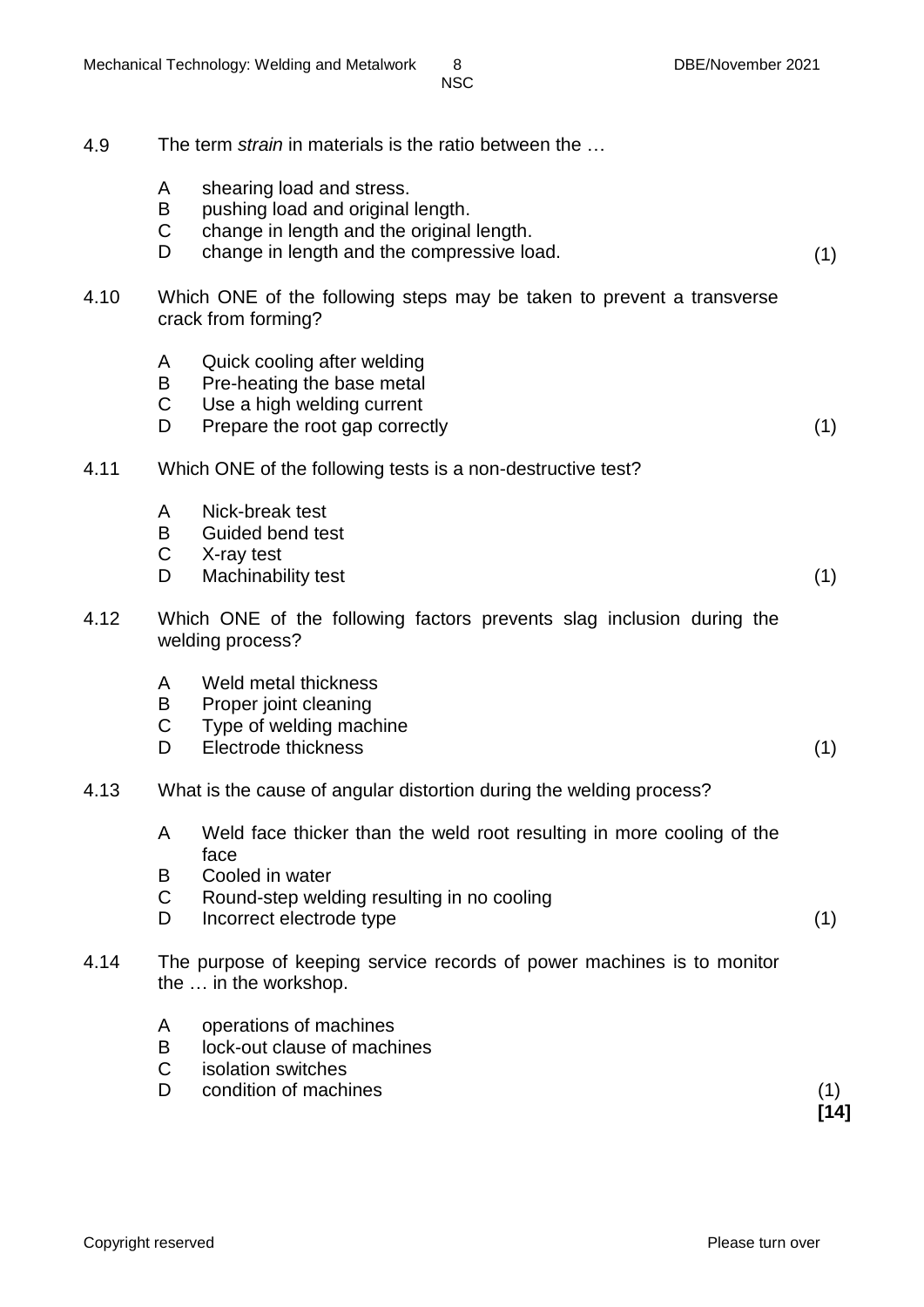#### **QUESTION 5: TERMINOLGY (TEMPLATES) (SPECIFIC)**

5.1 A steel ring must be manufactured using a 60 x 60 mm square steel bar. The ring has an outside diameter of 960 mm.

|     | 5.1.1 | Calculate the mean diameter of the ring.                                                        | (2) |
|-----|-------|-------------------------------------------------------------------------------------------------|-----|
|     | 5.1.2 | Calculate the mean circumference of the ring (round off answer<br>to the nearest whole number). | (3) |
| 5.2 |       | Draw the weld symbols for the following types of resistance welds:                              |     |
|     | 5.2.1 | Spot weld                                                                                       | (2) |
|     | 5.2.2 | Projection weld                                                                                 | (2) |
|     | 5.2.3 | Seam weld                                                                                       | (2) |
|     | 5.2.4 | Foil seam weld                                                                                  | (2) |
|     |       |                                                                                                 |     |

- 5.2.5 Flash or resistance weld (2)
- 5.3 Identify the templates shown in FIGURES 5.3.1–5.3.3 below.

5.3.1



5.3.2

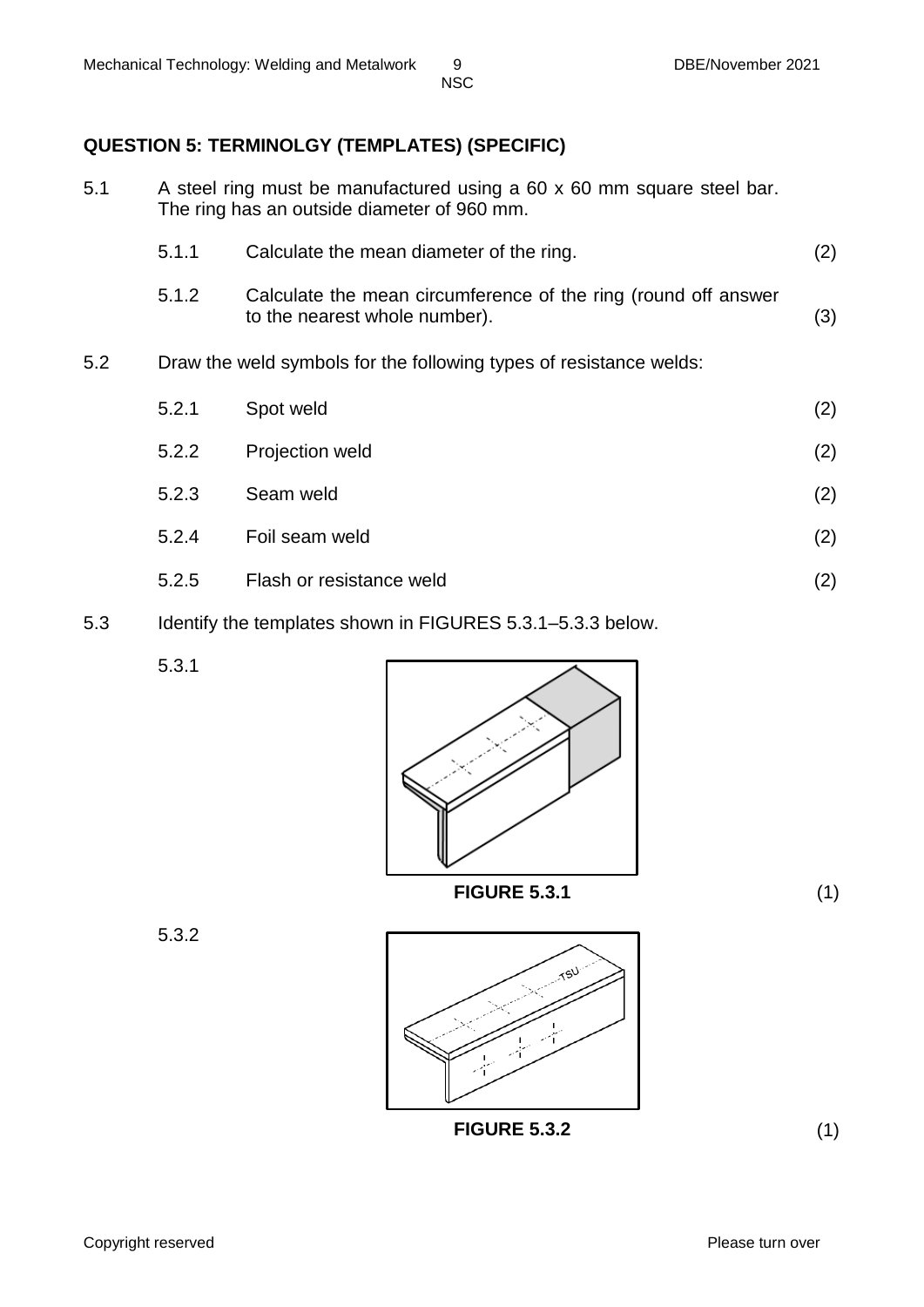5.3.3



| 5.4 | Name THREE hand tools that a template maker uses. | (3)         |
|-----|---------------------------------------------------|-------------|
| 5.5 | Name TWO machines used in the template loft.      | (2)<br>[23] |

## **QUESTION 6: TOOLS AND EQUIPMENT (SPECIFIC)**

- 6.1 Explain the operating principles of a resistance welding machine. (5)
- 6.2 FIGURE 6.2 below shows arc welding equipment. Answer the questions that follow.



**FIGURE 6.2**

| 6.2.1 | Label components A-D. | (4) |
|-------|-----------------------|-----|
|       |                       |     |

6.2.2 What is the function of component **D**? (1)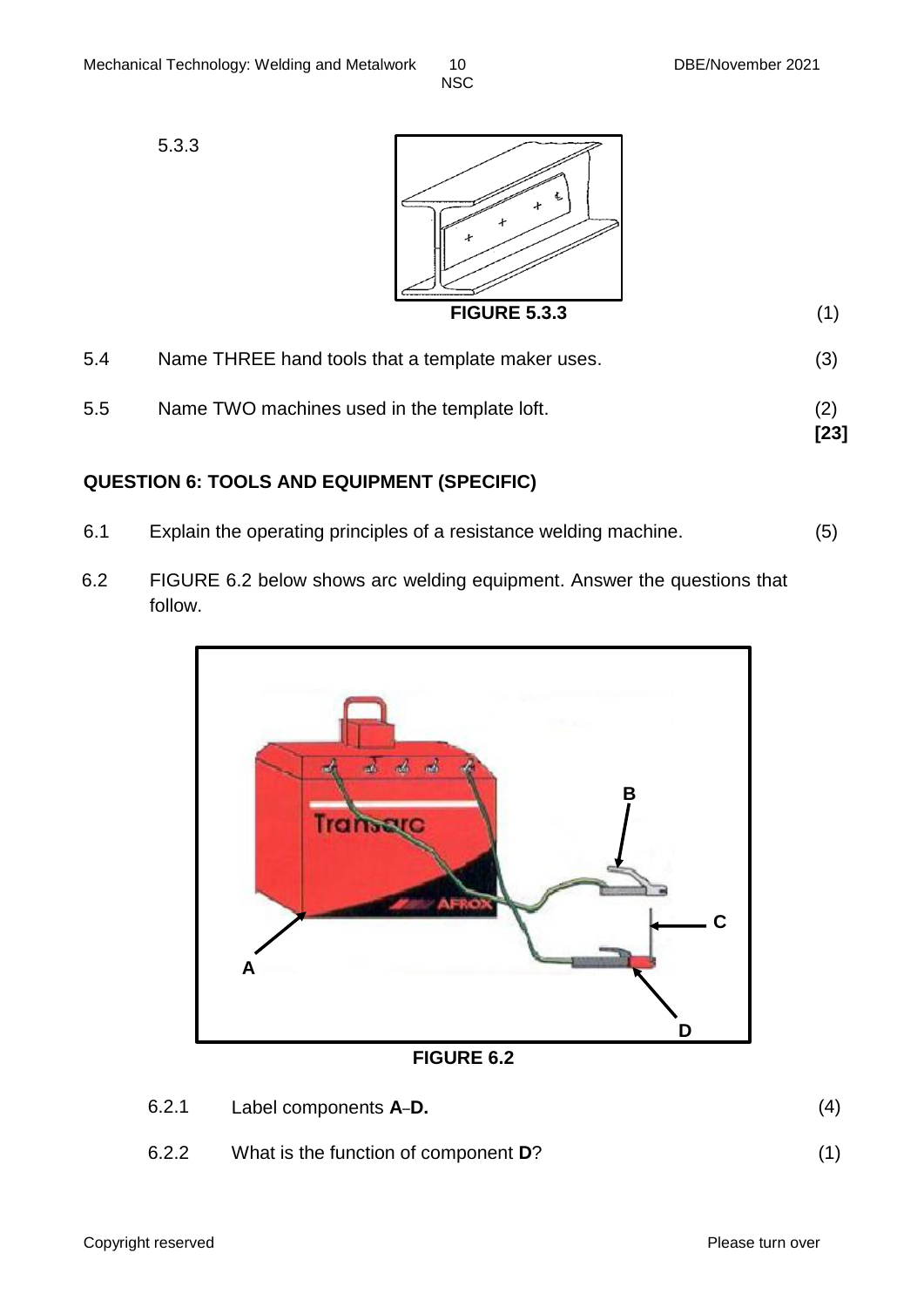| 6.3 | Describe the process of cutting an external thread on a round shaft using<br>circular split dies. | (6)         |
|-----|---------------------------------------------------------------------------------------------------|-------------|
| 6.4 | State ONE advantage of using a punch machine over a pedestal drill.                               | (1)         |
| 6.5 | What are pyramid rollers used for?                                                                | (1)<br>[18] |

# **QUESTION 7: FORCES (SPECIFIC)**

7.1 FIGURE 7.1 below shows a beam, supported at both ends by **RL** and **RR.** Three vertical point loads are exerted onto the beam. Answer the questions that follow.



**FIGURE 7.1**

|     | 7.1.1      | Calculate the reactions at RL and RR.                                                                                                            | (8) |
|-----|------------|--------------------------------------------------------------------------------------------------------------------------------------------------|-----|
|     | 7.1.2      | Calculate the bending moments at points <b>B</b> , <b>C</b> and <b>D</b> .                                                                       | (3) |
|     | 7.1.3      | Construct the bending moment diagram for points <b>B</b> , <b>C</b> and <b>D</b> by<br>using scale 1 m = 1 cm and 10 Nm = 1 cm.                  | (7) |
| 7.2 | 90 GPa.    | A load of 40 kN causes a tensile stress of 20 MPa in a round brass bar.<br>The original length of the bar is 2 m and Young's module for brass is |     |
|     | Calculate: |                                                                                                                                                  |     |
|     | 7.2.1      | The diameter of the bar                                                                                                                          | (6) |
|     | 7.2.2      | The strain                                                                                                                                       | (2) |

7.2.3 The change in length in mm (3)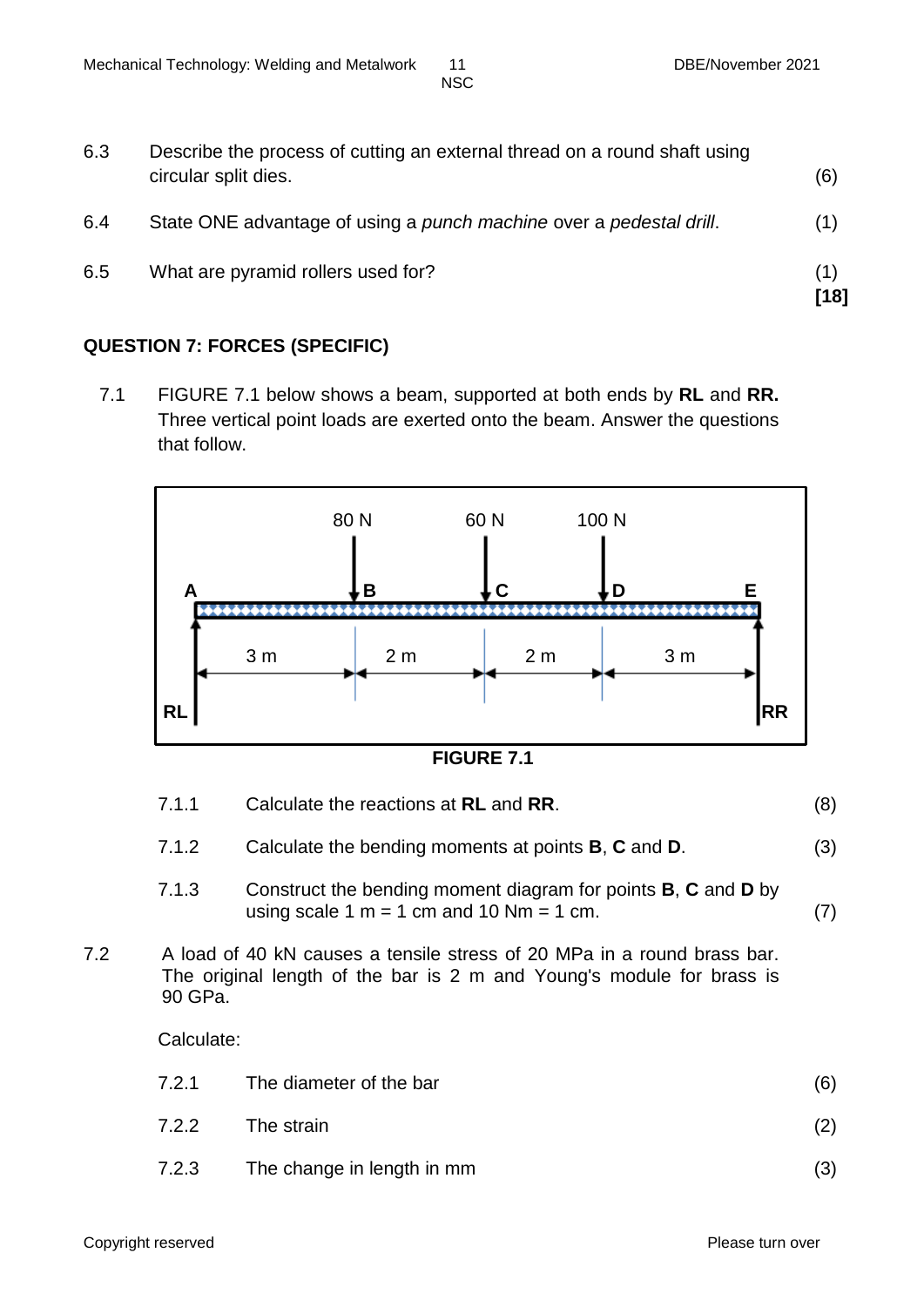7.3 FIGURE 7.3 below shows a stress-and-strain diagram. Label parts **A**–**E.**



7.4 FIGURE 7.4 below shows a steel framework. Answer the questions that follow.



**FIGURE 7.4**

- 7.4.1 Construct the vector/force diagram using scale 1 mm = 1 kN. (5)
- 7.4.2 Determine graphically the magnitude and nature of the force in **AD**, **BD** and **CD** in the steel frame structure by using the space diagram in FIGURE 7.4. (6)

**[45]**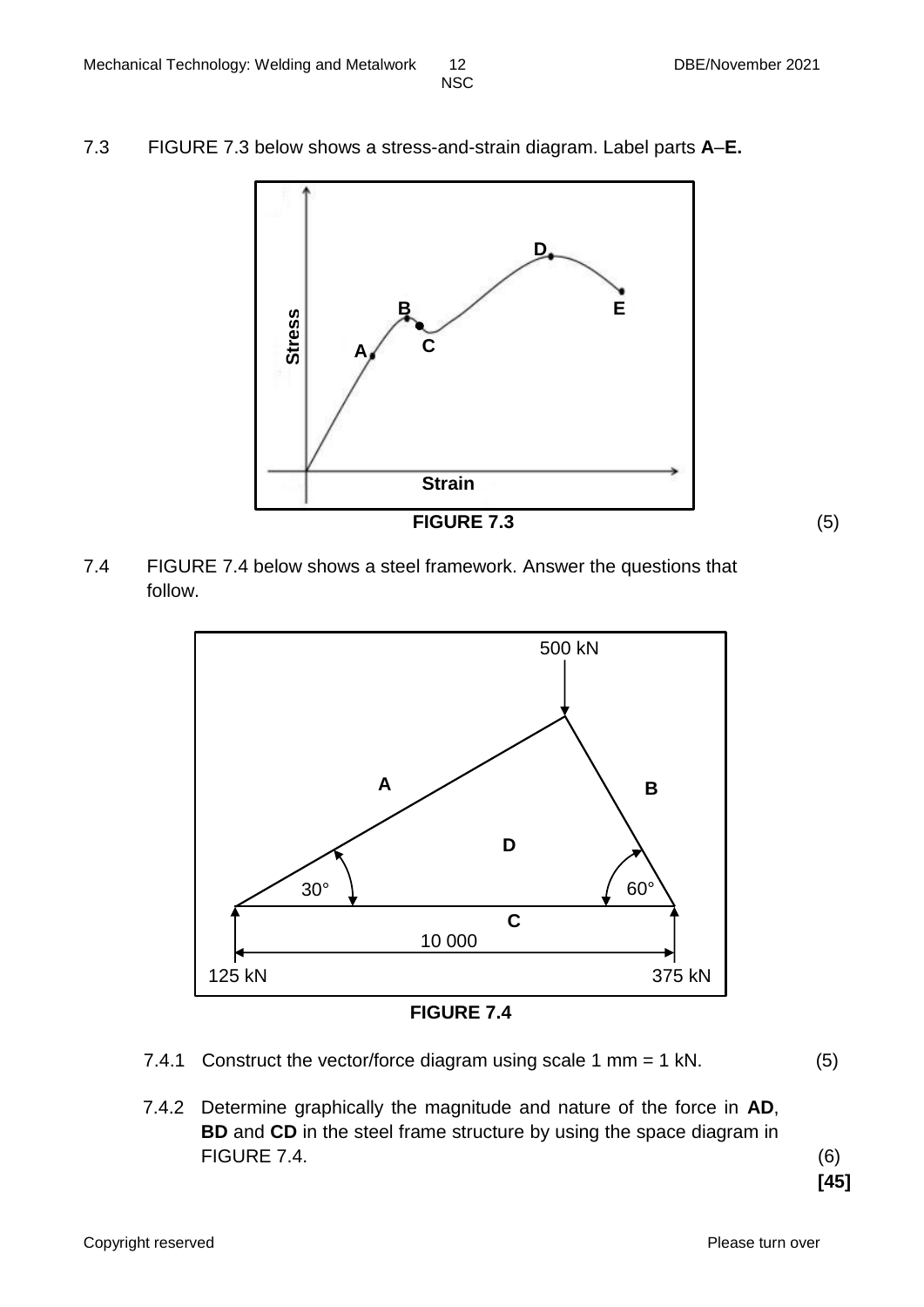# **QUESTION 8: JOINING METHODS (WELD INSPECTION) (SPECIFIC)**

| 8.1 | procedure.    | State THREE welding aspects that must be focused on during the arc welding | (3)           |
|-----|---------------|----------------------------------------------------------------------------|---------------|
| 8.2 |               | How can centre-line cracks in welding joints be reduced?                   | (2)           |
| 8.3 |               | State TWO causes of EACH of the following arc-welding defects:             |               |
|     | 8.3.1         | Lack of fusion                                                             | (2)           |
|     | 8.3.2         | Porosity                                                                   | (2)           |
|     | 8.3.3         | Incomplete penetration                                                     | (2)           |
| 8.4 | flame.        | Describe the process of setting an oxy-acetylene torch flame to a neutral  | (3)           |
| 8.5 |               | Explain how to conduct a guided bend test on a welded joint.               | (3)           |
| 8.6 | welded joint. | State TWO aspects that are tested when conducting a free-bend test on a    | (2)           |
| 8.7 | test.         | Name TWO different types of dye used to conduct a liquid dye penetration   | (2)           |
| 8.8 |               | Explain why a nick-break test is conducted on a welded joint.              | (2)<br>$[23]$ |
|     |               | <b>QUESTION 9: JOINING METHODS (STRESSES AND DISTORTION) (SPECIFIC)</b>    |               |
| 9.1 |               | State TWO factors responsible for causing residual stress in welds.        | (2)           |
| 9.2 |               | State THREE factors that affect the cooling rate in a welded joint.        | (3)           |
| 9.3 |               | Describe FOUR effects of cold working on steel.                            | (4)           |

- 9.4 State THREE effects of welding speed on distortion. (3) 9.5 State THREE quenching media used in the heat treatment of steel. (3)
- 9.6 State THREE methods used to reduce distortion. (3)
	- **[18]**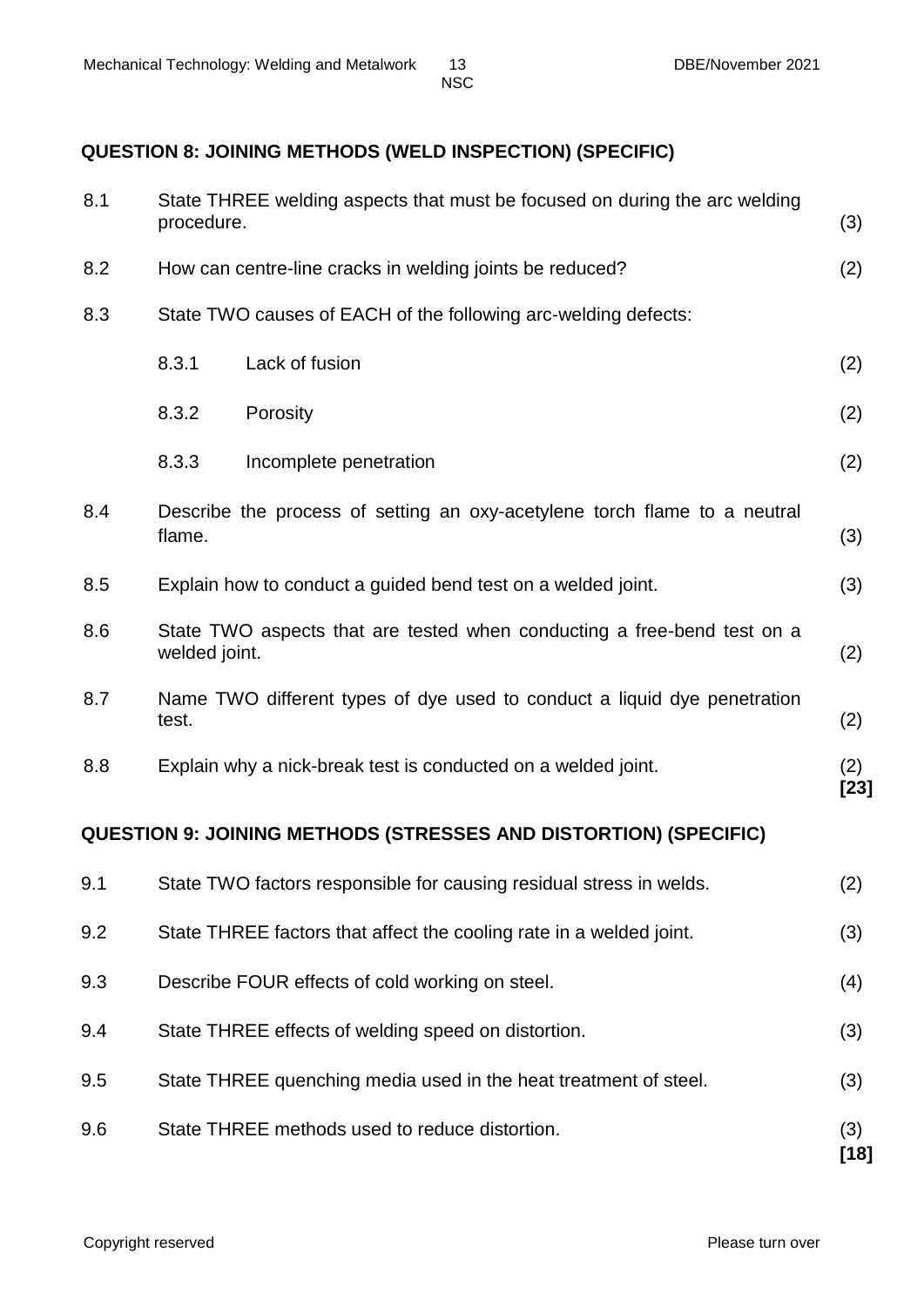# **QUESTION 10: MAINTENANCE (SPECIFIC)**

| 10.1 | State TWO factors to be considered when conducting lockout and tagging<br>of machines when maintenance is conducted. | (2)        |
|------|----------------------------------------------------------------------------------------------------------------------|------------|
| 10.2 | Why do tagging plates have multiple holes?                                                                           | (1)        |
| 10.3 | Give the reason for conducting a minor service of a power-driven quillotine.                                         | (2)        |
| 10.4 | Give TWO reasons for using cutting fluid on a power saw.                                                             | (2)        |
| 10.5 | State ONE effect of overloading on a rolling machine.                                                                | (1)<br>[8] |

# **QUESTION 11: TERMINOLOGY (DEVELOPMENT) (SPECIFIC)**

11.1 Study FIGURE 11.1 below and calculate the true length of **AC**. Round off answer to the nearest whole number.



**FIGURE 11.1** (6)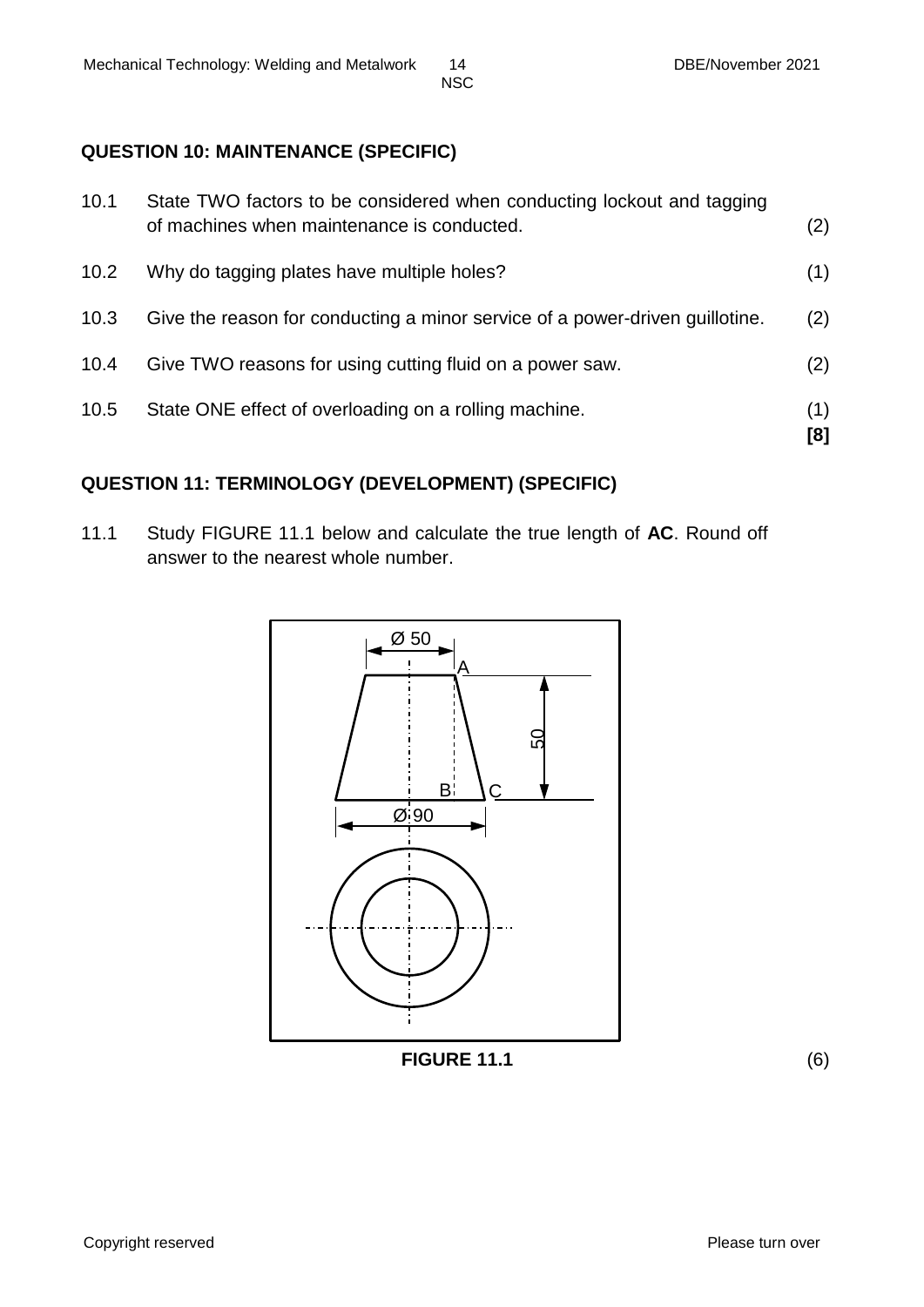11.2 Identify the development shown in FIGURE 11.2 below.



**FIGURE 11.2** (3)

11.3 FIGURE 11.3 below shows a square-to-rectangle on-centre hopper with a vertical height (VH) of 500 mm.





Calculate the following true lengths:

11.3.1 **A**–**1** (4) 11.3.2 **C**–**2** (4)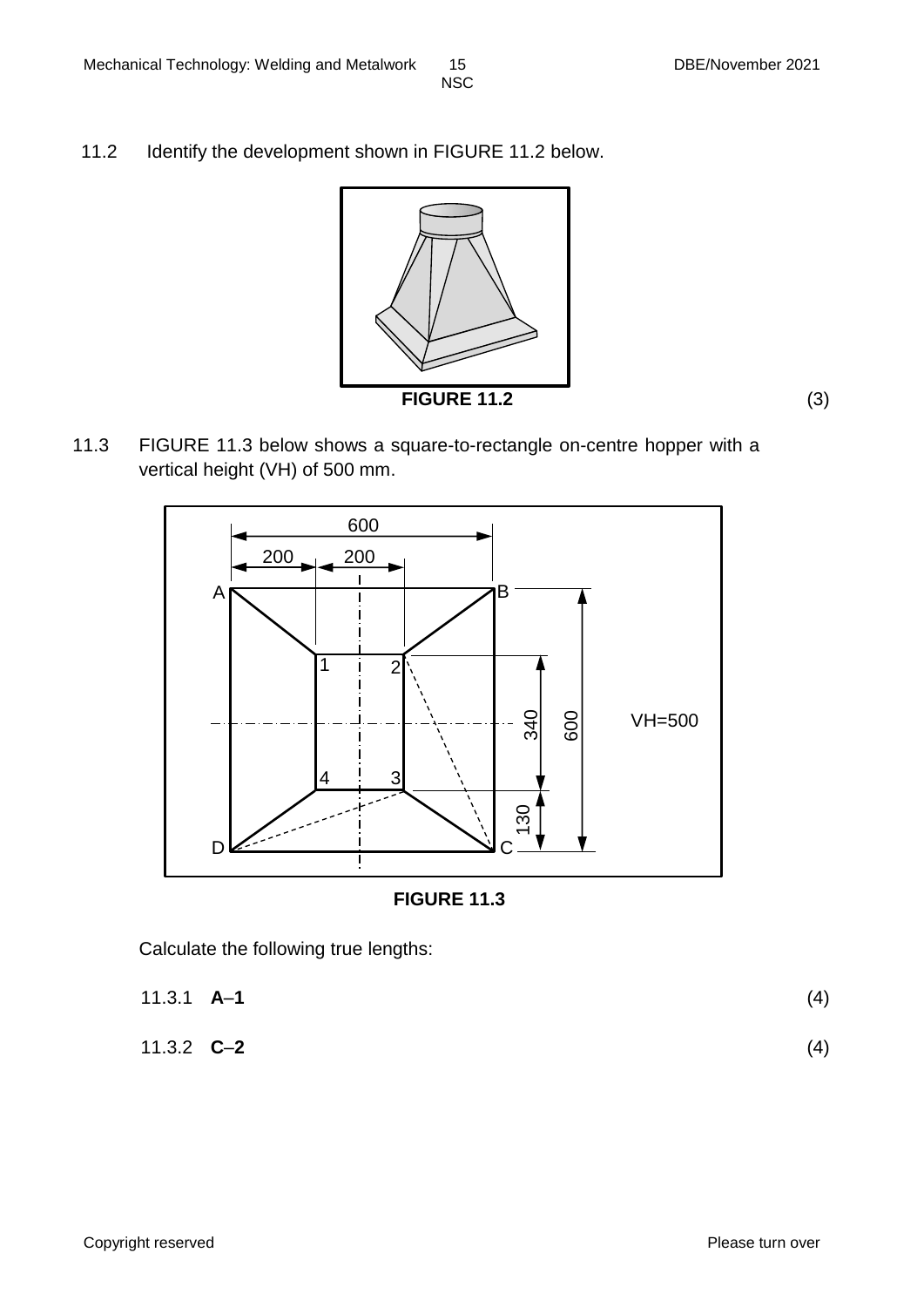- 11.4 Identify the hoppers shown in FIGURES 11.4.1 and 11.4.2 below.
	- 11.4.1



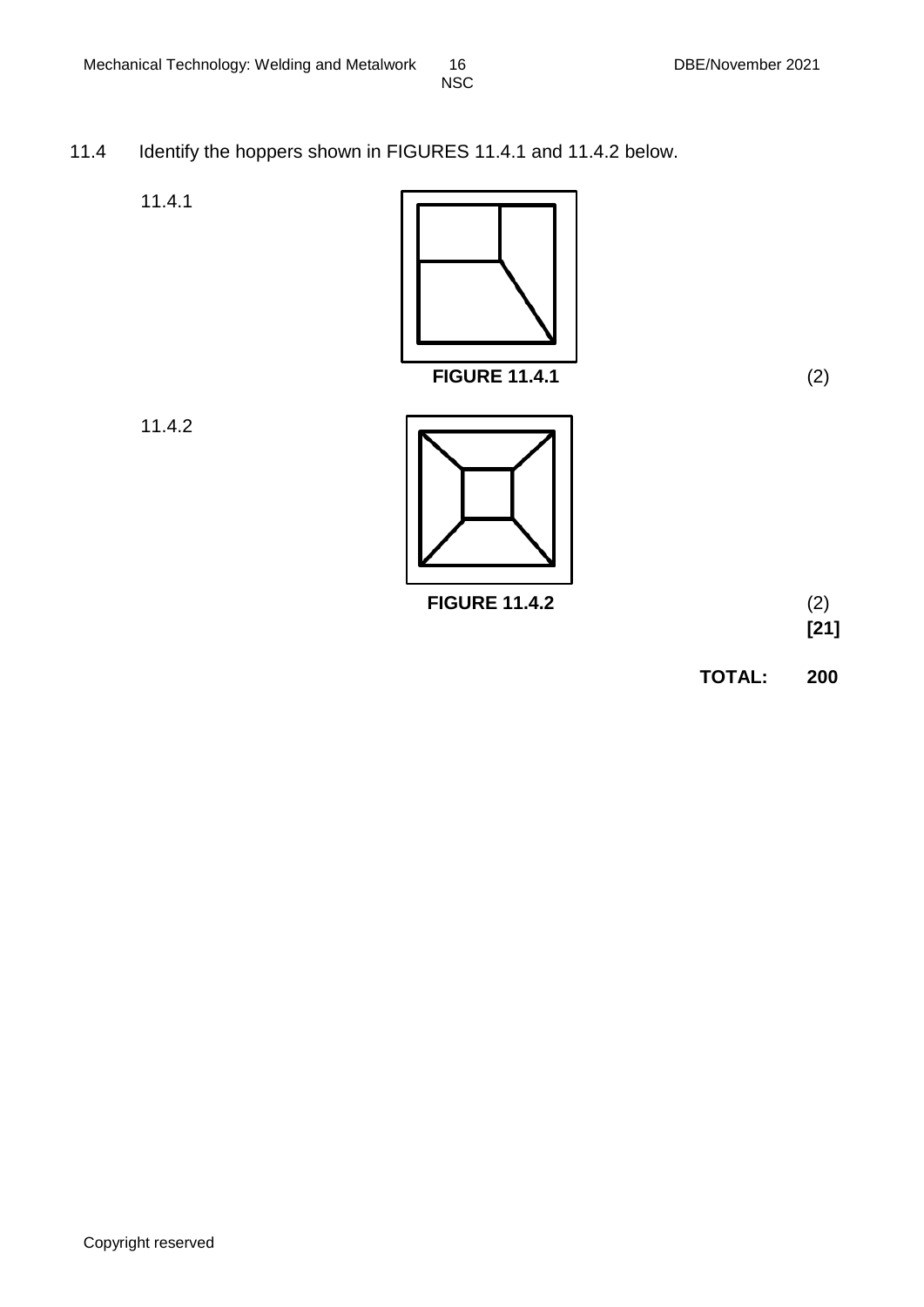#### **FORMULA SHEET FOR MECHANICAL TECHNOLOGY: WELDING AND METALWORK**

1. **STRESS AND STRAIN** 

$$
1.1 \qquad A_{\text{shaff}} = \frac{\pi d^2}{4}
$$

$$
1.2 \qquad A_{\text{pipe}} = \frac{\pi \left( D^2 - d^2 \right)}{4}
$$

1.3 Safety factor = 
$$
\frac{\text{Maximum stress/Break stress}}{\text{Safe working stress}}
$$

1.4 Stress = 
$$
\frac{\text{Force}}{\text{Area}}
$$
 OR  $\sigma = \frac{\text{F}}{\text{A}}$ 

1.5 Strain = 
$$
\frac{\text{Change in length}}{\text{Original length}}
$$
 OR  $\epsilon = \frac{\Delta L}{L}$ 

1.6 Young's modulus = 
$$
\frac{\text{Stress}}{\text{Strain}}
$$
 OR  $E = \frac{\sigma}{\epsilon}$ 

#### $2.$ PYTHAGORAS THEOREM AND TRIGONOMETRY



- Sin  $\theta = \frac{y}{r}$  $2.1$
- $\cos \theta = \frac{x}{r}$  $2.2$
- Tan  $\theta = \frac{y}{x}$  $2.3$
- 2.4  $r^2 = x^2 + y^2$